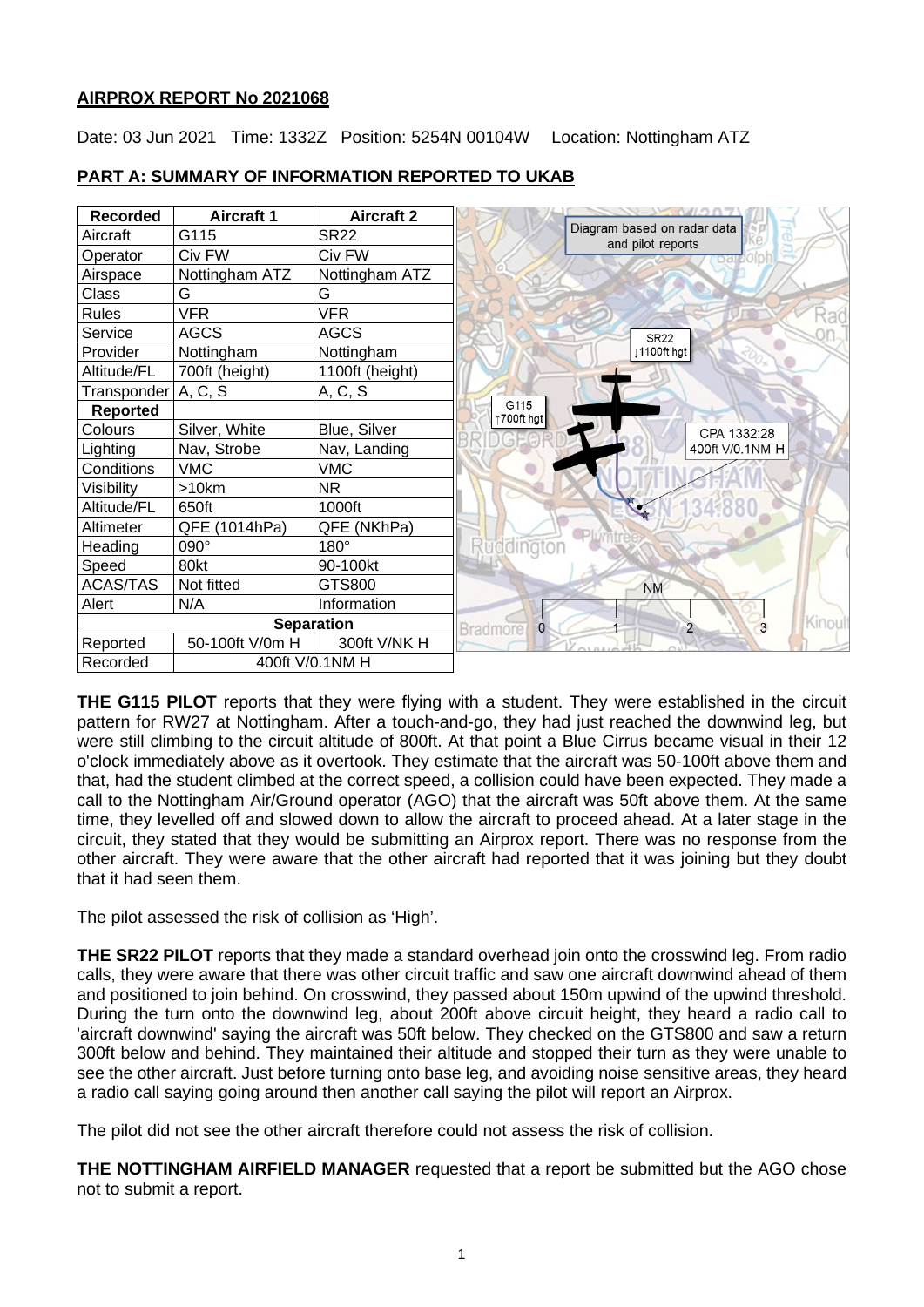# **Factual Background**

The weather at East Midlands was recorded as follows:

METAR EGNX 031320Z 22010KT 9999 FEW024 BKN034 20/13 Q1018

## **Analysis and Investigation**

# **UKAB Secretariat**

The G115 pilot was climbing out from a touch-and-go to re-join downwind as the SR22 pilot was descending crosswind into downwind. CPA occurred when the aircraft were separated by 400ft vertically and 0.1NM horizontally (Figure 1). This is the closest point observed on the radar replay, it is after CPA that the SR22 pilot climbed slightly and the G115 pilot maintained their height prior to descending slightly.





Figure 1: CPA 1332:28 Figure 2: Post CPA 1332:35

The G115 and SR22 pilots shared an equal responsibility for collision avoidance and not to operate in such proximity to other aircraft as to create a collision hazard. [1](#page-1-0) An aircraft operated on or in the vicinity of an aerodrome shall conform with or avoid the pattern of traffic formed by other aircraft in operation. [2](#page-1-1)

## **Summary**

An Airprox was reported when a G115 and an SR22 flew into proximity within Nottingham ATZ at 1332Z on Thursday 3<sup>rd</sup> June 2021. Both pilots were operating under VFR in VMC, and both pilots in receipt of an Air/Ground Control service from Nottingham Radio.

# **PART B: SUMMARY OF THE BOARD'S DISCUSSIONS**

Information available consisted of reports from both pilots and radar photographs/video recordings. Relevant contributory factors mentioned during the Board's discussions are highlighted within the text in bold, with the numbers referring to the Contributory Factors table displayed in Part C.

<span id="page-1-1"></span><span id="page-1-0"></span><sup>&</sup>lt;sup>1</sup> (UK) SERA.3205 Proximity.<br><sup>2</sup> (UK) SERA.3225 Operation on and in the Vicinity of an Aerodrome.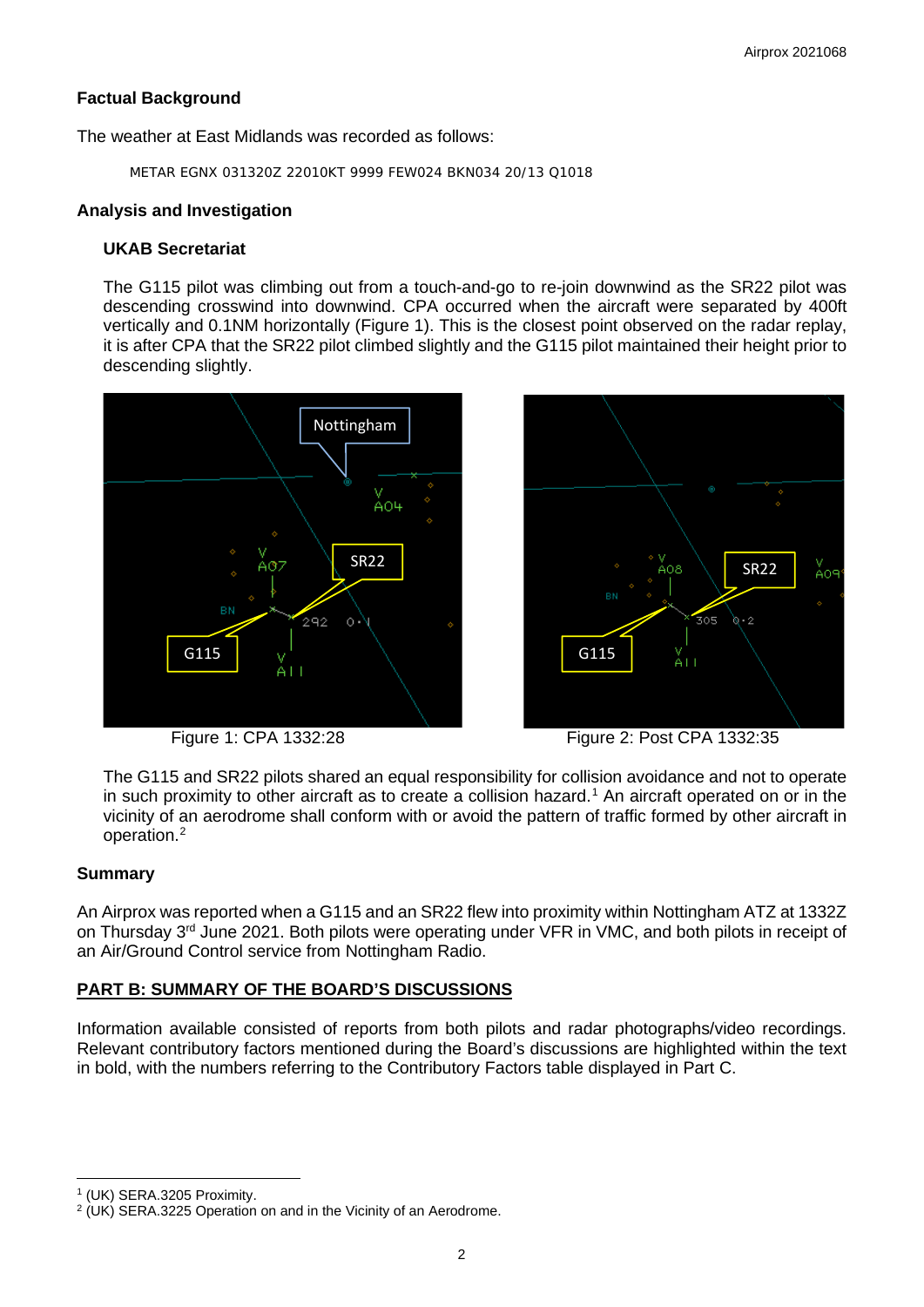Due to the exceptional circumstances presented by the coronavirus pandemic, this incident was assessed as part of a 'virtual' UK Airprox Board meeting where members provided a combination of written contributions and dial-in/VTC comments.

The Board first considered the actions of the G115 pilot. They were carrying out a circuit detail and had just turned onto the beginning of the downwind leg (from a touch-and-go) when they saw the SR22 appear over the top and just in front of their aircraft – this was at CPA (**CF6**). The Board agreed that the G115 pilot should have been able to gain generic situational awareness about the SR22 from its radio calls and could have used these to try to gain visual contact with it when it was deadside, turning crosswind. Regardless, it was for the SR22 pilot to integrate with the G115 which was already established in the traffic pattern (**CF2 & 4**). Board members agreed that the radio calls and lookout could have alerted the G115 pilot to the possible confliction but went on to note that because the SR22 was descending from the deadside to crosswind, and therefore was above the G115, the geometry would have served to reduce the G115 pilot's ability to see the SR22 (**CF6**).

Turning to the actions of the SR22 pilot, the Board agreed that the SR22 pilot did not see the G115 and it was a radio call which alerted them to its presence below them and prompted them to use their GTS800 (**CF5 & 7**). The SR22 pilot was joining to follow another aircraft which they had seen further down downwind. They did not appear to be aware of the G115 climbing into the downwind, although the Board members agreed that they should have had generic situational awareness based on the standard radio calls. This generic awareness could have been enhanced with a greater use of the GTS800 information to ascertain the positions of the traffic in the circuit (**CF4**). Using the GTS800 to guide a lookout could have also helped them acquire the G115 as it was climbing out and may have allowed them to position themselves more appropriately in the circuit. Additionally the SR22 pilot could have requested an update of the actual positions of the other aircraft, this would have enabled them to better assimilate the pattern of traffic already present (**CF3**). Members wondered why the SR22 pilot had flown the crosswind element wider than normal; it was believed that this was probably to allow them to sequence behind the aircraft further down the downwind leg, unfortunately this had brought them into conflict with the G115 as it was climbing out. The Board members then discussed the SR22 pilot's overhead join, specifically the crosswind element and they agreed that they should have been at circuit height before turning crosswind, rather than descending (**CF1**). This meant that the SR22 was still descending from crosswind as they entered downwind at the same time as the G115 was climbing (**CF2 & 8**) and hindered their ability to see it.

CAP413, Chapter 4, 4.7 states that:

*4.7 The standard overhead join comprises the following.* 

- *1. Overfly at 2000 ft above Aerodrome Elevation.*
- *2. If not already known, determine the circuit direction from the signals square, other traffic or windsock.*
- *3. Descend on the 'dead side' to circuit height.*
- *4. Join the circuit by crossing the upwind end of the runway at circuit height.*
- *5. Position downwind.*

*NOTE: Pilots should ensure they have checked beforehand whether specific joining procedures apply; otherwise an 'overhead join' (which actually takes a joining aircraft around the aerodrome) is the preferred method of joining the circuit pattern. Aerodromes where specific procedures apply will notify such differences in the UK AIP.*

The Board were disappointed that the AGO did not file a report, but they noted that there is no regulation that would compel them to do so. Regardless, the Board agreed that a report from an AGO is very beneficial in providing additional information (where available) which allows Board members to make a more comprehensive assessment of the risk of collision and events leading up to the incident.

Finally, the Board considered the risk. The Board agreed that, because of the geometry of the aircraft, both pilots' lookout was slightly obscured (**CF8**) which resulted in the late sighting and non-sighting of the other aircraft. Members noted that the G115 pilot had reported the separation as 50-100ft. The radar recordings were reviewed and separation was 400ft at CPA, which was before the G115 pilot saw the SR22, because of this, and the SR22 pilot stopping their descent, the Board agreed that, whilst this was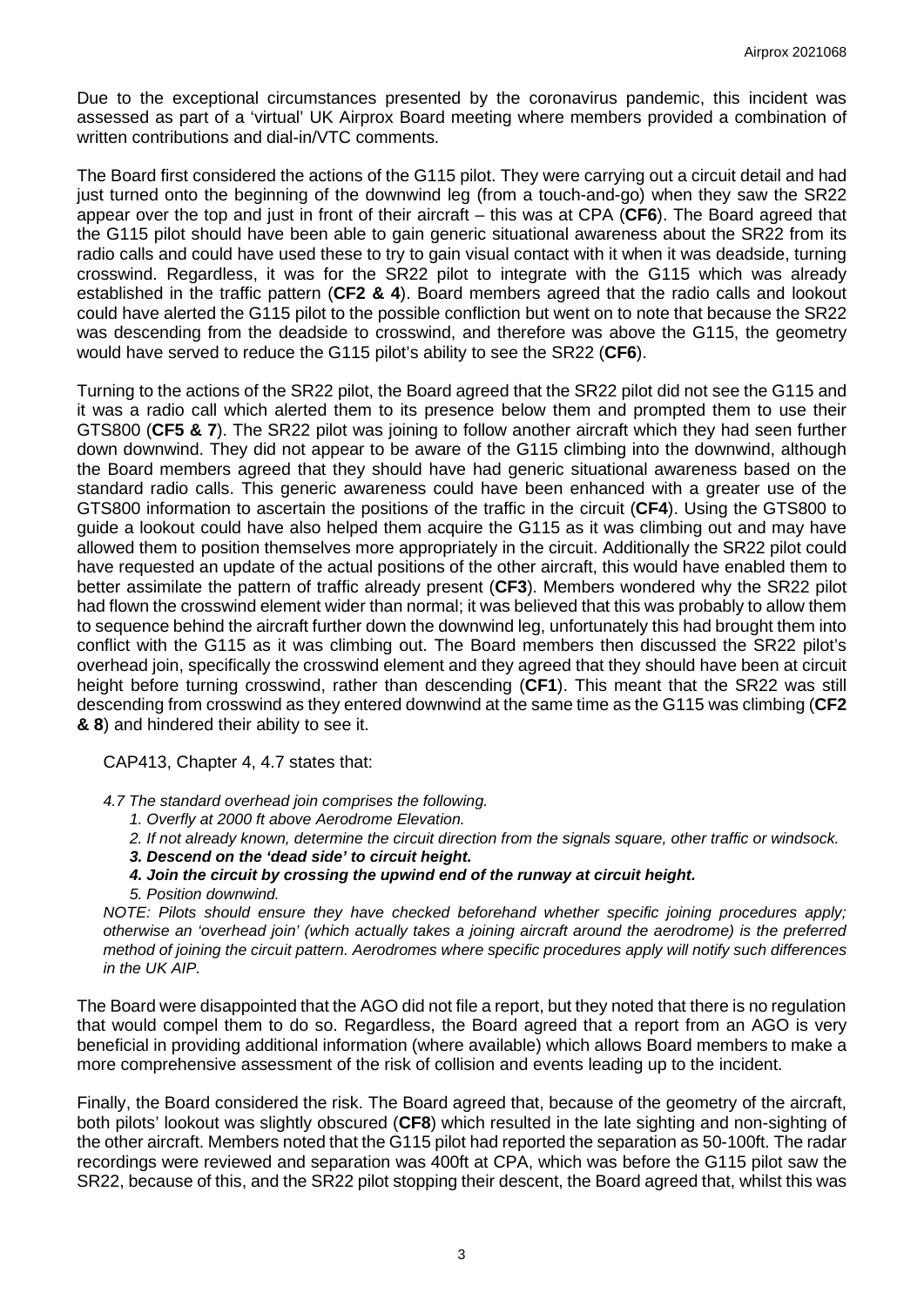not normal operations, there was no risk of collision. Accordingly, the Board assigned a Risk Category C to this Airprox.

# **PART C: ASSESSMENT OF CONTRIBUTORY FACTORS AND RISK**

## Contributory Factors:

|                | 2021068                                                        |                                                      |                                                                                                    |                                                                        |
|----------------|----------------------------------------------------------------|------------------------------------------------------|----------------------------------------------------------------------------------------------------|------------------------------------------------------------------------|
| <b>CF</b>      | Factor                                                         | <b>Description</b>                                   | <b>ECCAIRS Amplification</b>                                                                       | <b>UKAB Amplification</b>                                              |
|                | <b>Flight Elements</b>                                         |                                                      |                                                                                                    |                                                                        |
|                | • Regulations, Processes, Procedures and Compliance            |                                                      |                                                                                                    |                                                                        |
| 1              | Human<br>Factors                                               | • Use of policy/Procedures                           | Events involving the use of the relevant<br>policy or procedures by flight crew                    | Regulations and/or procedures<br>not complied with                     |
|                | <b>.</b> Tactical Planning and Execution                       |                                                      |                                                                                                    |                                                                        |
| $\overline{2}$ | Human<br>Factors                                               | • Monitoring of Environment                          | Events involving flight crew not to<br>appropriately monitoring the<br>environment                 | Did not avoid/conform with the<br>pattern of traffic already<br>formed |
|                | • Situational Awareness of the Conflicting Aircraft and Action |                                                      |                                                                                                    |                                                                        |
| 3              | Human<br><b>Factors</b>                                        | • Lack of Communication                              | Events involving flight crew that did not<br>communicate enough - not enough<br>communication      | Pilot did not request additional<br>information                        |
| 4              | Contextual                                                     | • Situational Awareness and<br><b>Sensory Events</b> | Events involving a flight crew's<br>awareness and perception of situations                         | Pilot had no, late or only<br>generic, Situational Awareness           |
|                | • Electronic Warning System Operation and Compliance           |                                                      |                                                                                                    |                                                                        |
| 5              | Contextual                                                     | • Other warning system<br>operation                  | An event involving a genuine warning<br>from an airborne system other than<br>TCAS.                |                                                                        |
|                | • See and Avoid                                                |                                                      |                                                                                                    |                                                                        |
| 6              | Human<br>Factors                                               | • Identification/Recognition                         | Events involving flight crew not fully<br>identifying or recognising the reality of a<br>situation | Late sighting by one or both<br>pilots                                 |
| $\overline{7}$ | Human<br>Factors                                               | • Monitoring of Other Aircraft                       | Events involving flight crew not fully<br>monitoring another aircraft                              | Non-sighting or effectively a<br>non-sighting by one or both<br>pilots |
| 8              | Contextual                                                     | · Visual Impairment                                  | Events involving impairment due to an<br>inability to see properly                                 | One or both aircraft were<br>obscured from the other                   |

## Degree of Risk: C.

#### Safety Barrier Assessment<sup>[3](#page-3-0)</sup>

In assessing the effectiveness of the safety barriers associated with this incident, the Board concluded that the key factors had been that:

## **Flight Elements:**

**Regulations, Processes, Procedures and Compliance** was assessed as **partially effective** because the SR22 pilot did not fly crosswind at circuit height from their standard overhead join.

**Tactical Planning and Execution** was assessed as **partially effective** because the SR22 pilot did not adequately conform with the pattern of traffic already formed at Nottingham.

**Situational Awareness of the Conflicting Aircraft and Action** were assessed as **partially effective** because both pilots had generic information about each other. The SR22 pilot did not request additional information about the position of the G115.

<span id="page-3-0"></span><sup>&</sup>lt;sup>3</sup> The UK Airprox Board scheme for assessing the Availability, Functionality and Effectiveness of safety barriers can be found on the [UKAB Website.](http://www.airproxboard.org.uk/Learn-more/Airprox-Barrier-Assessment/)